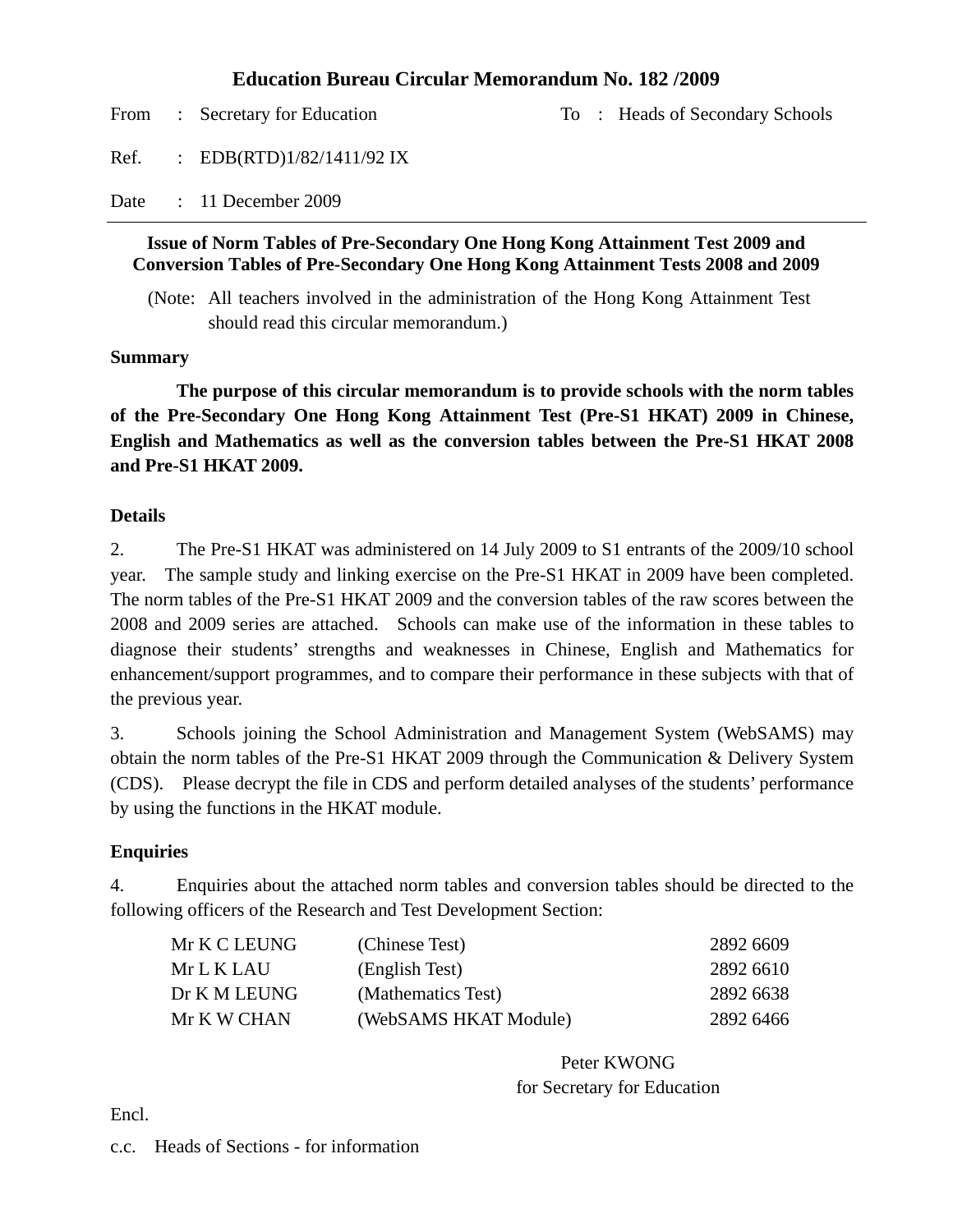# **2009**年中一入學前香港學科測驗

中文科 常模表\*

| 原始分                     | 標準分   | 百分位數 | 原始分     | 標準分    | 百分位數  |
|-------------------------|-------|------|---------|--------|-------|
| $\boldsymbol{0}$        | 48.82 | 0.0  | 51      | 100.32 | 48.3  |
| $\mathbf{1}$            | 49.83 | 0.0  | 52      | 101.33 | 51.0  |
| $\overline{c}$          | 50.84 | 0.0  | 53      | 102.34 | 53.7  |
| 3                       | 51.85 | 0.0  | 54      | 103.35 | 56.5  |
| $\overline{\mathbf{4}}$ | 52.86 | 0.1  | 55      | 104.36 | 59.2  |
| 5                       | 53.87 | 0.1  | 56      | 105.37 | 62.2  |
| $\epsilon$              | 54.88 | 0.2  | 57      | 106.38 | 65.1  |
| 7                       | 55.89 | 0.3  | 58      | 107.39 | 67.8  |
| $\,8\,$                 | 56.90 | 0.4  | 59      | 108.40 | 70.4  |
| 9                       | 57.91 | 0.6  | 60      | 109.41 | 72.7  |
| 10                      | 58.92 | 0.8  | 61      | 110.42 | 75.3  |
| 11                      | 59.93 | 0.9  | 62      | 111.43 | 77.7  |
| 12                      | 60.94 | 1.1  | 63      | 112.44 | 80.0  |
| 13                      | 61.95 | 1.4  | 64      | 113.45 | 82.2  |
| 14                      | 62.96 | 1.6  | 65      | 114.46 | 84.2  |
| 15                      | 63.97 | 1.8  | 66      | 115.47 | 86.1  |
| 16                      | 64.98 | 2.2  | 67      | 116.48 | 87.9  |
| 17                      | 65.99 | 2.4  | 68      | 117.49 | 89.6  |
| 18                      | 66.99 | 2.8  | 69      | 118.50 | 91.0  |
| 19                      | 68.00 | 3.2  | 70      | 119.51 | 92.4  |
| 20                      | 69.01 | 3.6  | 71      | 120.52 | 93.7  |
| 21                      | 70.02 | 4.1  | 72      | 121.53 | 94.8  |
| 22                      | 71.03 | 4.6  | 73      | 122.54 | 95.7  |
| 23                      | 72.04 | 5.0  | 74      | 123.55 | 96.5  |
| 24                      | 73.05 | 5.6  | 75      | 124.56 | 97.1  |
| 25                      | 74.06 | 6.2  | 76      | 125.57 | 97.7  |
| 26                      | 75.07 | 6.8  | $77 \,$ | 126.58 | 98.2  |
| 27                      | 76.08 | 7.7  | 78      | 127.59 | 98.7  |
| 28                      | 77.09 | 8.5  | 79      | 128.60 | 99.0  |
| 29                      | 78.10 | 9.2  | 80      | 129.61 | 99.2  |
| 30                      | 79.11 | 10.0 | 81      | 130.62 | 99.5  |
| 31                      | 80.12 | 10.9 | 82      | 131.63 | 99.6  |
| 32                      | 81.13 | 12.0 | 83      | 132.64 | 99.7  |
| 33                      | 82.14 | 13.2 | 84      | 133.65 | 99.8  |
| 34                      | 83.15 | 14.4 | 85      | 134.66 | 99.9  |
| 35                      | 84.16 | 15.7 | 86      | 135.67 | 99.9  |
| 36                      | 85.17 | 17.2 | 87      | 136.68 | 100.0 |
| 37                      | 86.18 | 18.6 | 88      | 137.68 | 100.0 |
| 38                      | 87.19 | 20.2 | 89      | 138.69 | 100.0 |
| 39                      | 88.20 | 21.8 | 90      | 139.70 | 100.0 |
| 40                      | 89.21 | 23.5 | 91      | 140.71 | 100.0 |
| 41                      | 90.22 | 25.3 | 92      | 141.72 | 100.0 |
| 42                      | 91.23 | 27.3 | 93      | 142.73 | 100.0 |
| 43                      | 92.24 | 29.3 | 94      | 143.74 | 100.0 |
| 44                      | 93.25 | 31.4 | 95      | 144.75 | 100.0 |
| 45                      | 94.26 | 33.6 | 96      | 145.76 | 100.0 |
| 46                      | 95.27 | 35.9 | 97      | 146.77 | 100.0 |
| 47                      | 96.28 | 38.3 | 98      | 147.78 | 100.0 |
| 48                      | 97.29 | 40.5 | 99      | 148.79 | 100.0 |
| 49                      | 98.30 | 43.1 | 100     | 149.80 | 100.0 |
| 50                      | 99.31 | 45.6 |         |        |       |
|                         |       |      |         |        |       |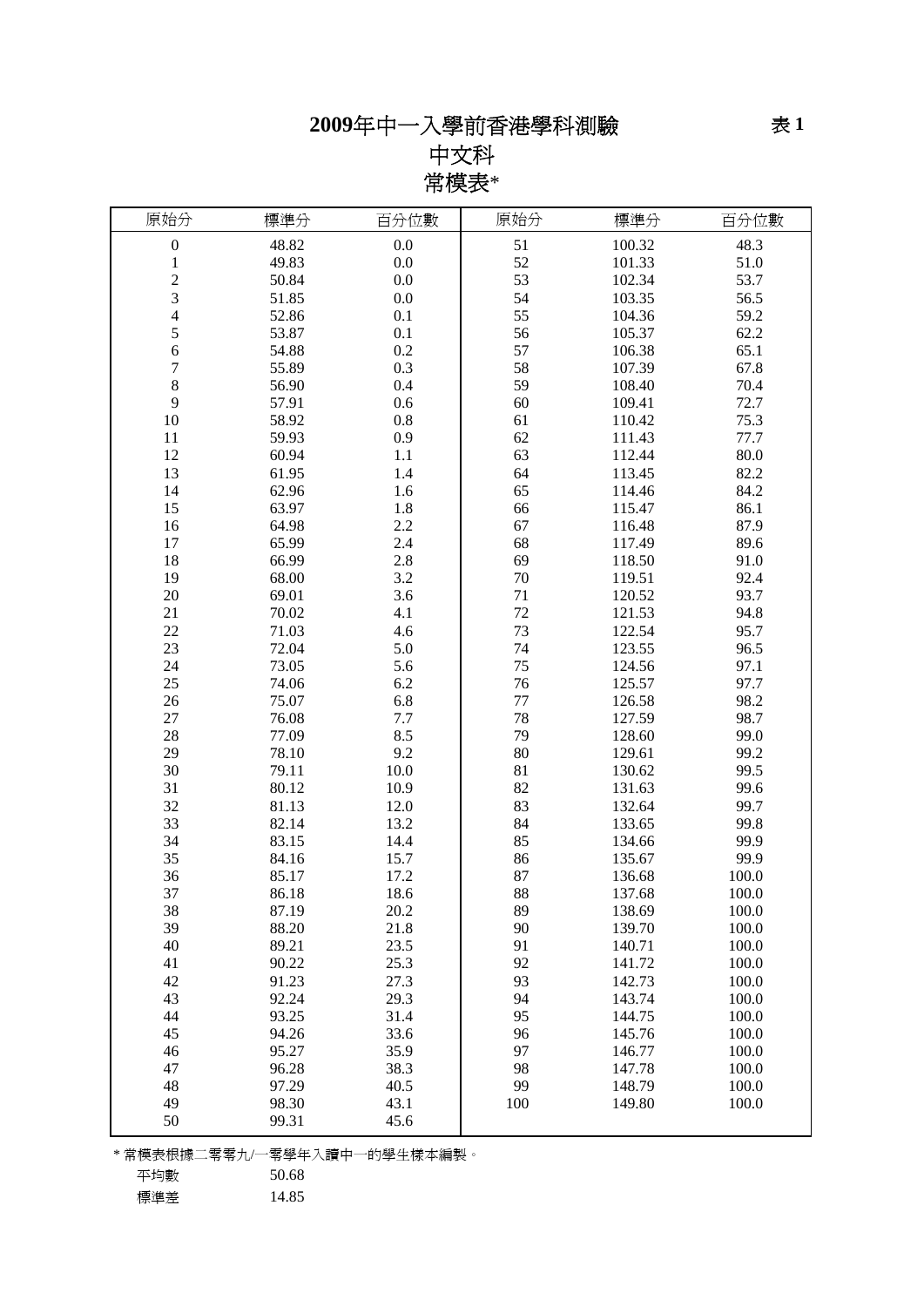## **2009**年中一入學前香港學科測驗

中文科 按語文能力劃分的常模表\*

|         | 原始分                      | 標準分    | 百分位數    |         | 原始分              | 標準分    | 百分位數  |
|---------|--------------------------|--------|---------|---------|------------------|--------|-------|
| 聆聽理解    | $\boldsymbol{0}$         | 62.73  | $1.0\,$ | 篇章理解(二) | $\boldsymbol{0}$ | 70.68  | 4.6   |
|         | 1                        | 66.55  | 1.3     |         | $\mathbf{1}$     | 76.31  | 7.4   |
|         |                          | 70.37  |         |         |                  | 81.93  | 18.2  |
|         | $\frac{2}{3}$            |        | 4.5     |         | $\frac{2}{3}$    |        |       |
|         |                          | 74.19  | 5.8     |         |                  | 87.56  | 27.0  |
|         | 4                        | 78.01  | 11.3    |         | $\overline{4}$   | 93.19  | 40.8  |
|         | 5                        | 81.83  | 14.3    |         | 5                | 98.81  | 53.7  |
|         | 6                        | 85.65  | 22.0    |         | 6                | 104.44 | 67.6  |
|         | $\sqrt{ }$               | 89.47  | 27.8    |         | $\overline{7}$   | 110.06 | 79.5  |
|         | $\,$ 8 $\,$              | 93.30  | 37.3    |         | 8                | 115.69 | 88.4  |
|         | 9                        | 97.12  | 45.6    |         | 9                | 121.32 | 94.6  |
|         | 10                       | 100.94 | 56.2    |         | 10               | 126.94 | 97.9  |
|         | 11                       | 104.76 | 65.3    |         | 11               | 132.57 | 99.3  |
|         | 12                       | 108.58 | 74.1    |         | 12               | 138.19 | 99.9  |
|         | 13                       | 112.40 | 81.8    |         | 13               | 143.82 | 100.0 |
|         | 14                       | 116.22 | 88.3    |         |                  |        |       |
|         | 15                       | 120.04 | 93.2    | 短文寫作(一) | $\boldsymbol{0}$ | 61.74  | 3.8   |
|         | 16                       | 123.86 | 96.6    |         | $\mathbf 1$      | 66.85  | 5.6   |
|         | 17                       | 127.68 | 98.5    |         |                  | 71.96  | 7.5   |
|         | 18                       | 131.50 | 99.6    |         | $\frac{2}{3}$    | 77.07  | 9.6   |
|         |                          |        |         |         |                  |        |       |
|         | 19                       | 135.32 | 99.9    |         | $\overline{4}$   | 82.18  | 13.5  |
|         | 20                       | 139.14 | 100.0   |         | 5                | 87.29  | 20.7  |
|         |                          |        |         |         | 6                | 92.40  | 30.6  |
| 詞義辨析    | $\boldsymbol{0}$         | 74.14  | 17.6    |         | $\overline{7}$   | 97.51  | 44.8  |
|         | 1                        | 94.26  | 53.9    |         | 8                | 102.62 | 62.3  |
|         | $\overline{c}$           | 114.39 | 100.0   |         | 9                | 107.73 | 75.6  |
|         |                          |        |         |         | 10               | 112.84 | 87.1  |
| 以詞代意    | $\boldsymbol{0}$         | 76.98  | 21.9    |         | 11               | 117.95 | 93.2  |
|         | $\mathbf{1}$             | 96.76  | 61.7    |         | 12               | 123.06 | 97.6  |
|         | $\overline{c}$           | 116.53 | 100.0   |         | 13               | 128.17 | 99.3  |
|         |                          |        |         |         | 14               | 133.29 | 100.0 |
| 句義辨析    | $\boldsymbol{0}$         | 71.82  | 8.7     |         |                  |        |       |
|         | 1                        | 85.01  | 29.4    | 短文寫作(二) | $\boldsymbol{0}$ | 62.17  | 3.4   |
|         | $\overline{\mathbf{c}}$  | 98.20  | 60.2    |         | $\mathbf 1$      | 65.33  | 4.4   |
|         | 3                        | 111.40 | 88.1    |         |                  | 68.49  | 5.3   |
|         | 4                        | 124.59 | 100.0   |         | $\frac{2}{3}$    | 71.66  | 6.7   |
|         |                          |        |         |         | $\overline{4}$   | 74.82  | 8.7   |
| 段義理解    | $\boldsymbol{0}$         | 67.59  | 5.6     |         | 5                | 77.98  | 11.0  |
|         | $\mathbf{1}$             | 74.13  | 5.6     |         | 6                | 81.14  | 13.6  |
|         | $\overline{c}$           | 80.68  | 20.9    |         | $\overline{7}$   | 84.31  | 16.6  |
|         | 3                        | 87.22  | 20.9    |         | 8                | 87.47  | 20.1  |
|         | $\overline{\mathcal{A}}$ | 93.77  | 47.0    |         | 9                | 90.63  | 25.1  |
|         | 5                        | 100.32 | 47.0    |         | 10               | 93.79  | 31.4  |
|         |                          | 106.86 | 78.9    |         |                  | 96.96  | 39.0  |
|         | $\sqrt{6}$               |        |         |         | 11               |        |       |
|         | $\overline{7}$           | 113.41 | 78.9    |         | 12               | 100.12 | 48.7  |
|         | 8                        | 119.95 | 100.0   |         | 13               | 103.28 | 59.0  |
|         |                          |        |         |         | 14               | 106.44 | 69.3  |
| 篇章理解(一) | $\boldsymbol{0}$         | 67.68  | 2.7     |         | 15               | 109.61 | 77.7  |
|         |                          | 72.49  | 4.4     |         | 16               | 112.77 | 84.9  |
|         | $\frac{1}{2}$ 3 4        | 77.29  | 11.0    |         | 17               | 115.93 | 90.6  |
|         |                          | 82.09  | 16.3    |         | 18               | 119.09 | 94.4  |
|         |                          | 86.89  | 26.1    |         | 19               | 122.26 | 96.9  |
|         | 5                        | 91.69  | 34.8    |         | 20               | 125.42 | 98.3  |
|         | $\sqrt{6}$               | 96.49  | 46.6    |         | 21               | 128.58 | 99.2  |
|         |                          | 101.29 | 57.4    |         | 22               | 131.74 | 99.7  |
|         | $7\atop{8}$              | 106.10 | 69.4    |         | 23               | 134.91 | 99.9  |
|         | 9                        | 110.90 | 79.2    |         | 24               | 138.07 | 100.0 |
|         | 10                       | 115.70 | 87.5    |         |                  |        |       |
|         | 11                       | 120.50 | 94.2    |         |                  |        |       |
|         | 12                       | 125.30 | 97.5    |         |                  |        |       |
|         | 13                       | 130.10 | 100.0   |         |                  |        |       |
|         |                          |        |         |         |                  |        |       |
|         |                          |        |         |         |                  |        |       |
|         |                          |        |         |         |                  |        |       |
|         |                          |        |         |         |                  |        |       |

\* 常模表根據二零零九/一零學年入讀中一的學生樣本編製。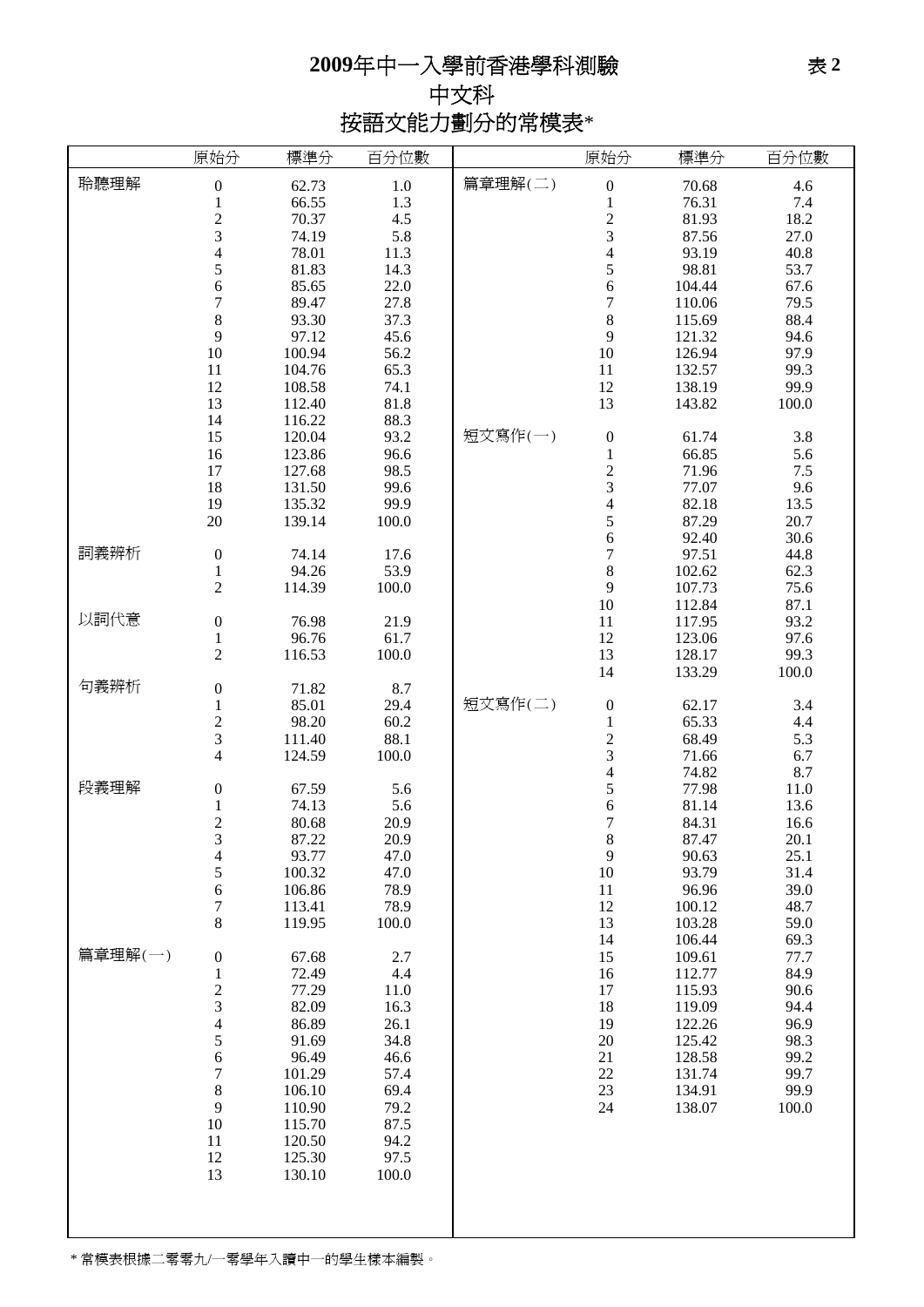中一入學前香港學科測驗 中文科 **2008**年轉換至**2009**年的原始分換算表\*

| 2008<br>中一入學前 | 2009<br>中一入學前 | 2008<br>中一入學前 | 2009<br>中一入學前 |
|---------------|---------------|---------------|---------------|
| 1.00          | 0.70          | 51.00         | 50.14         |
| 2.00          | 1.40          | 52.00         | 51.50         |
| 3.00          | 2.10          | 53.00         | 52.63         |
| 4.00          | 3.36          | 54.00         | 53.71         |
| 5.00          | 4.20          | 55.00         | 54.41         |
| 6.00          | 5.04          | 56.00         | 55.09         |
| 7.00          | 5.88          | 57.00         | 56.31         |
| 8.00          | 6.72          | 58.00         | 56.97         |
| 9.00          | 8.00          | 59.00         | 59.05         |
| 10.00         | 8.25          | 60.00         | 60.20         |
| 11.00         | 8.50          | 61.00         | 61.67         |
| 12.00         | 8.75          | 62.00         | 62.56         |
| 13.00         | 9.00          | 63.00         | 63.36         |
| 14.00         | 9.25          | 64.00         | 64.00         |
| 15.00         | 9.50          | 65.00         | 65.10         |
| 16.00         | 14.00         | 66.00         | 66.58         |
| 17.00         | 14.67         | 67.00         | 67.32         |
| 18.00         | 15.33         | 68.00         | 68.00         |
| 19.00         | 17.67         | 69.00         | 69.23         |
| 20.00         | 18.27         | 70.00         | 70.41         |
| 21.00         | 19.00         | 71.00         | 71.62         |
| 22.00         | 19.50         | 72.00         | 73.05         |
| 23.00         | 20.25         | 73.00         | 74.18         |
| 24.00         | 22.50         | 74.00         | 75.33         |
| 25.00         | 23.60         | 75.00         | 75.83         |
| 26.00         | 24.67         | 76.00         | 76.38         |
| 27.00         | 25.80         | 77.00         | 76.88         |
| 28.00         | 26.67         | 78.00         | 78.00         |
| 29.00         | 27.00         | 79.00         | 78.57         |
| 30.00         | 27.71         | 80.00         | 79.25         |
| 31.00         | 29.00         | 81.00         | 80.33         |
| 32.00         | 29.58         | 82.00         | 80.44         |
| 33.00         | 30.53         | 83.00         | 80.89         |
| 34.00         | 32.27         | 84.00         | 81.19         |
| 35.00         | 33.14         | 85.00         | 81.50         |
| 36.00         | 33.79         | 86.00         | 82.00         |
| 37.00         | 35.08         | 87.00         | 82.75         |

38.00 36.50 88.00 83.00 39.00 37.48 and 37.48 and 39.00 87.00 40.00 38.56 90.00 88.18 41.00 39.64 | 91.00 89.36 42.00 40.42 and 40.42 and 40.42 and 40.42 and 40.42 and 40.42 and 40.42 and 40.42 and 40.42 and 40.55 and 40.42 43.00 41.64  $\vert$  93.00 91.73 44.00 42.52  $\vert$  94.00 92.91 45.00 43.86 and 43.86 and 45.00 94.09

46.00 44.67 96.00 95.27 47.00 45.43 97.00 96.45 48.00 46.71 | 98.00 97.64 49.00 48.04 | 99.00 98.82 50.00 49.27 100.00 100.00

\* 換算表根據二零零九/一零學年入讀中一的學生樣本編製。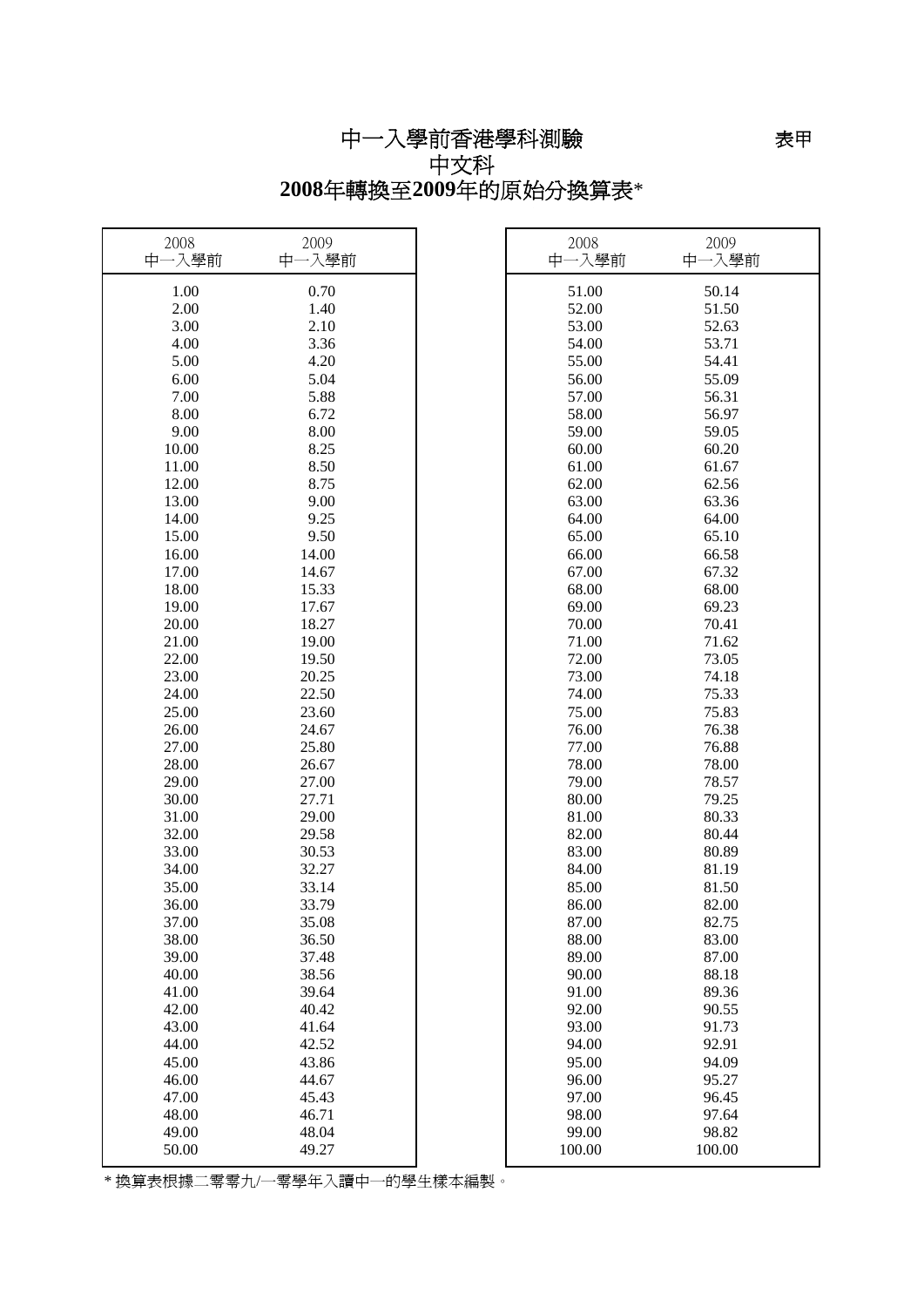中一入學前香港學科測驗 中文科

**2009**年轉換至**2008**年的原始分換算表\*

| 2009<br>中一入學前  | 2008<br>中一入學前  | 2009<br>中一入學前  | 2008<br>中一入學前  |
|----------------|----------------|----------------|----------------|
| 1.00           | 1.19           | 51.00          | 51.58          |
| 2.00           | 2.38           | 52.00          | 52.52          |
| 3.00           | 3.57           | 53.00          | 53.24          |
| 4.00           | 4.76           | 54.00          | 54.41          |
| 5.00           | 5.95           | 55.00          | 55.90          |
| 6.00           | 7.14           | 56.00          | 56.67          |
| 7.00           | 8.33           | 57.00          | 58.04          |
| 8.00           | 9.00           | 58.00          | 58.31          |
| 9.00           | 13.00          | 59.00          | 58.96          |
| 10.00          | 15.50          | 60.00          | 59.86          |
| 11.00          | 15.63          | 61.00          | 60.40          |
| 12.00          | 15.75          | 62.00          | 61.50          |
| 13.00          | 15.88          | 63.00          | 62.44          |
| 14.00          | 16.00          | 64.00          | 64.00          |
| 15.00          | 17.50          | 65.00          | 64.95          |
| 16.00          | 18.40          | 66.00          | 65.39          |
| 17.00          | 18.60          | 67.00          | 66.63          |
| 18.00          | 19.25          | 68.00          | 68.00          |
| 19.00          | 21.00          | 69.00          | 68.79          |
| 20.00          | 22.67          | 70.00          | 69.59          |
| 21.00          | 23.20          | 71.00          | 70.56          |
| 22.00          | 23.73          | 72.00          | 71.36          |
| 23.00          | 24.40          | 73.00          | 71.93          |
| 24.00          | 25.40          | 74.00          | 72.90          |
| 25.00          | 26.27          | 75.00          | 73.69          |
| 26.00          | 27.17          | 76.00          | 75.25          |
| 27.00          | 29.00          | 77.00          | 77.18          |
| 28.00          | 30.42          | 78.00          | 78.00          |
| 29.00          | 31.00          | 79.00          | 79.75          |
| 30.00          | 32.38          | 80.00          | 80.50          |
| 31.00          | 33.37          | 81.00          | 83.67          |
| 32.00          | 33.84          | 82.00          | 86.00          |
| 33.00          | 34.80          | 83.00          | 88.00          |
| 34.00          | 36.19          | 84.00          | 88.22          |
| 35.00          | 36.94          | 85.00          | 88.44          |
| 36.00          | 37.71          | 86.00          | 88.67          |
| 37.00          | 38.33          | 87.00          | 89.00          |
| 38.00          | 39.69          | 88.00          | 89.85          |
| 39.00<br>40.00 | 40.20          | 89.00<br>90.00 | 90.69          |
|                | 41.64          |                | 91.54          |
| 41.00<br>42.00 | 42.44<br>43.31 | 91.00<br>92.00 | 92.38<br>93.23 |
| 43.00          | 44.45          | 93.00          | 94.08          |
| 44.00          | 45.14          | 94.00          | 94.92          |
| 45.00          | 46.38          | 95.00          | 95.77          |
| 46.00          | 47.52          | 96.00          | 96.62          |
| 47.00          | 48.24          | 97.00          | 97.46          |
| 48.00          | 48.95          | 98.00          | 98.31          |
| 49.00          | 49.79          | 99.00          | 99.15          |
| 50.00          | 50.84          | 100.00         | 100.00         |
|                |                |                |                |

\* 換算表根據二零零九/一零學年入讀中一的學生樣本編製。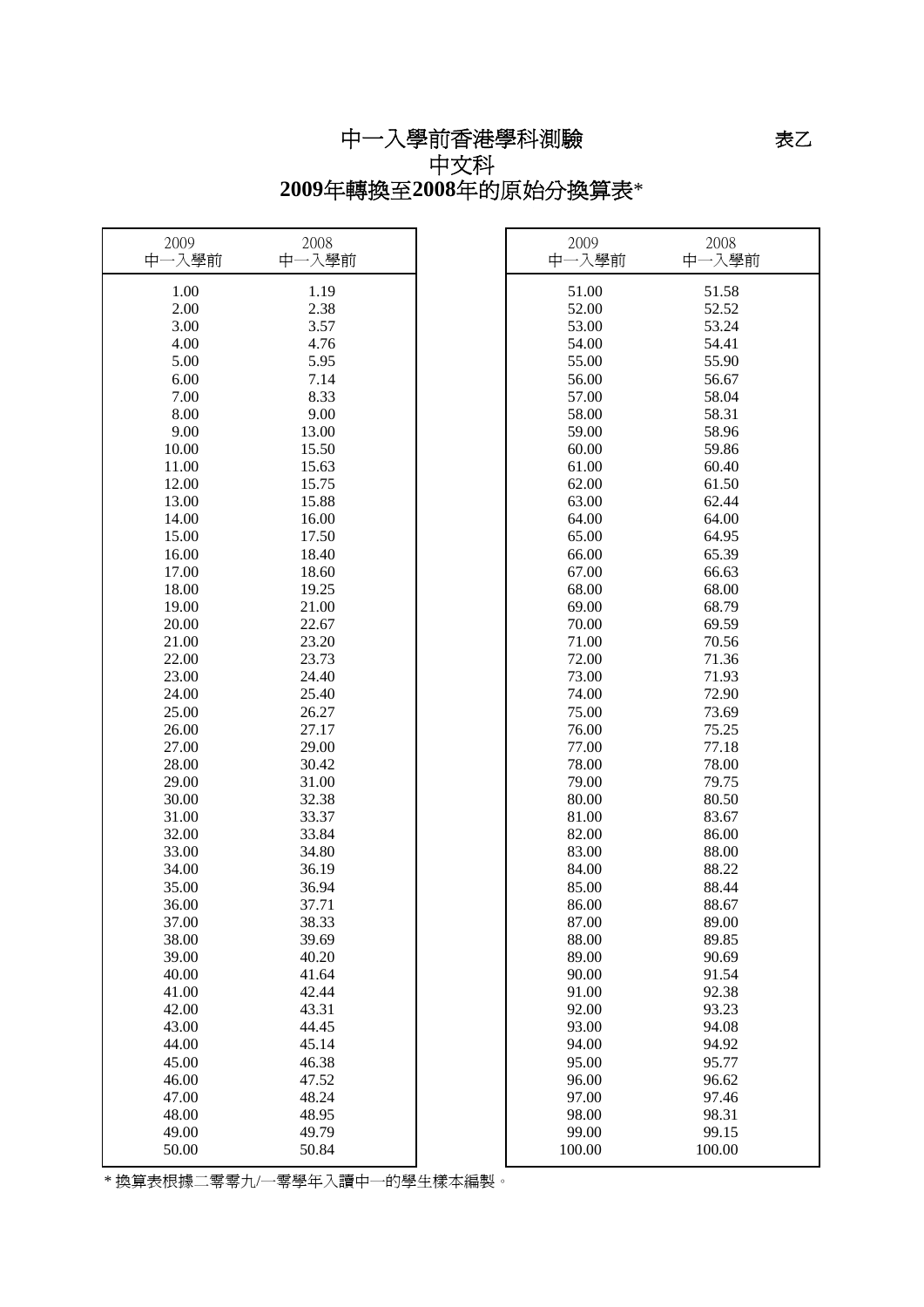#### **Pre-Secondary One Hong Kong Attainment Test 2009 English Norm Table**\* **Table 1**

| Raw<br>Score            | Standardized<br>Score | Percentile | Raw<br>Score | Standardized<br>Score | Percentile |
|-------------------------|-----------------------|------------|--------------|-----------------------|------------|
| $\boldsymbol{0}$        | 72.63                 | 0.0        | 51           | 103.39                | 58.1       |
| $\,1$                   | 73.24                 | 0.0        | 52           | 103.99                | 59.1       |
| $\overline{c}$          | 73.84                 | 0.1        | 53           | 104.60                | 60.1       |
| $\overline{\mathbf{3}}$ | 74.44                 | 0.2        | 54           | 105.20                | 61.2       |
| $\overline{4}$          | 75.05                 | 0.3        | 55           | 105.80                | 62.2       |
| 5                       |                       |            | 56           |                       |            |
|                         | 75.65                 | 0.5        |              | 106.41                | 63.3       |
| $\sqrt{6}$              | 76.25                 | 0.7        | 57           | 107.01                | 64.2       |
| $\boldsymbol{7}$        | 76.85                 | 1.1        | 58           | 107.61                | 65.3       |
| $\,8\,$                 | 77.46                 | 1.9        | 59           | 108.22                | 66.4       |
| 9                       | 78.06                 | 2.7        | 60           | 108.82                | 67.5       |
| 10                      | 78.66                 | 4.0        | 61           | 109.42                | 68.6       |
| 11                      | 79.27                 | 5.2        | 62           | 110.03                | 69.7       |
| 12                      | 79.87                 | 6.8        | 63           | 110.63                | 70.6       |
| 13                      | 80.47                 | 8.4        | 64           | 111.23                | 71.7       |
| 14                      | 81.08                 | 10.3       | 65           | 111.84                | 72.8       |
| 15                      | 81.68                 | 12.2       | 66           | 112.44                | 73.9       |
| 16                      | 82.28                 | 14.3       | 67           | 113.04                | 75.0       |
| 17                      | 82.89                 | 16.2       | 68           | 113.64                | 76.2       |
| 18                      | 83.49                 | 18.1       | 69           | 114.25                | 77.3       |
| 19                      | 84.09                 | 20.1       | 70           | 114.85                | 78.5       |
| 20                      | 84.70                 | 21.9       | 71           | 115.45                | 79.7       |
| 21                      | 85.30                 | 23.6       | 72           | 116.06                | 80.9       |
| 22                      | 85.90                 | 25.3       | 73           | 116.66                | 82.0       |
| 23                      | 86.50                 | 26.9       | 74           | 117.26                | 83.1       |
| 24                      | 87.11                 | 28.5       | 75           | 117.87                | 84.4       |
| 25                      | 87.71                 | 30.0       | 76           | 118.47                | 85.5       |
| 26                      | 88.31                 | 31.5       | 77           | 119.07                | 86.7       |
| 27                      | 88.92                 | 32.8       | 78           | 119.68                | 87.7       |
| 28                      | 89.52                 | 34.0       | 79           | 120.28                | 88.9       |
| 29                      | 90.12                 | 35.3       | 80           | 120.88                | 90.0       |
| 30                      | 90.73                 | 36.5       | 81           | 121.49                | 91.1       |
| 31                      | 91.33                 | 37.8       | 82           | 122.09                | 92.2       |
| 32                      | 91.93                 | 38.9       | 83           | 122.69                | 93.3       |
| 33                      | 92.54                 | 39.9       | 84           | 123.29                | 94.2       |
| 34                      | 93.14                 | 41.1       | 85           | 123.90                | 95.0       |
| 35                      | 93.74                 | 42.2       | 86           | 124.50                | 95.8       |
| 36                      | 94.34                 | 43.4       | 87           | 125.10                | 96.5       |
| 37                      | 94.95                 | 44.4       | 88           | 125.71                | 97.1       |
| 38                      | 95.55                 | 45.4       | 89           | 126.31                | 97.8       |
| 39                      | 96.15                 | 46.4       | 90           | 126.91                | 98.2       |
| 40                      | 96.76                 | 47.4       | 91           | 127.52                | 98.7       |
| 41                      | 97.36                 | 48.3       | 92           | 128.12                | 99.1       |
| 42                      | 97.96                 | 49.3       | 93           | 128.72                | 99.4       |
| 43                      | 98.57                 | 50.3       | 94           | 129.33                | 99.7       |
| 44                      | 99.17                 | 51.3       | 95           | 129.93                | 99.8       |
| 45                      | 99.77                 | 52.4       | 96           | 130.53                | 99.9       |
| 46                      | 100.38                | 53.4       | 97           | 131.13                | 100.0      |
| 47                      | 100.98                | 54.4       | 98           | 131.74                | 100.0      |
| 48                      | 101.58                | 55.3       | 99           | 132.34                | 100.0      |
| 49                      | 102.19                | 56.1       | 100          | 132.94                | 100.0      |
| 50                      | 102.79                | 57.1       |              |                       |            |
|                         |                       |            |              |                       |            |

\* Sample for construction of this norm table was collected from S1 entrants of the 2009/10 school year.

Mean 45.38

S.D. 24.87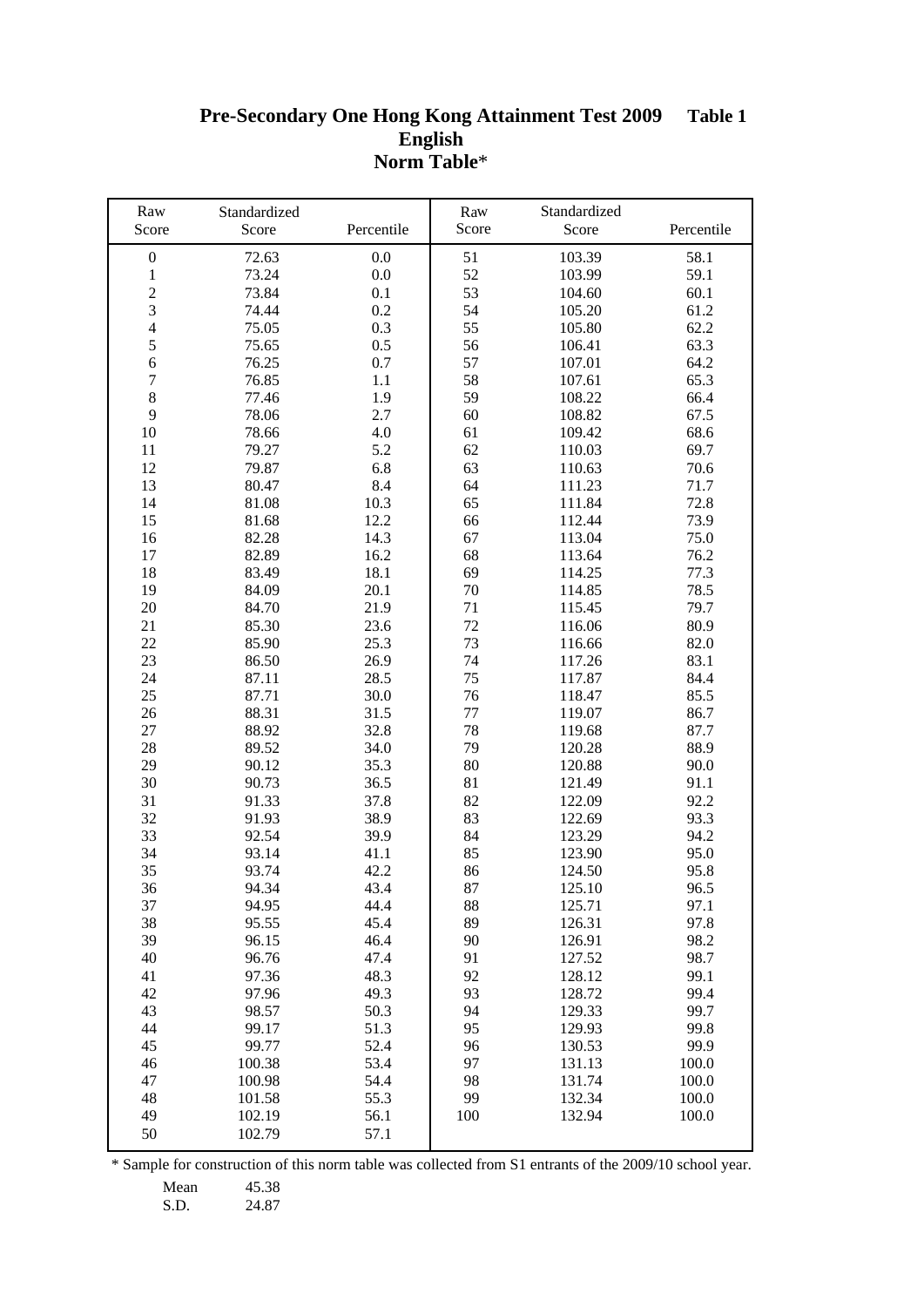#### **Pre-Secondary One Hong Kong Attainment Test 2009 English Norm Table by Testing Area**\* **Table 2**

| Raw              | Standardized     |            | Raw              | Standardized   |            |
|------------------|------------------|------------|------------------|----------------|------------|
| Score            | Score            | Percentile | Score            | Score          | Percentile |
|                  | <b>Listening</b> |            |                  |                |            |
| $\boldsymbol{0}$ | 75.00            | 1.2        | 19               | 99.43          | 52.5       |
| $\,1$            | 76.65            | 1.2        | 20               | 100.86         | 54.6       |
|                  | 78.29            | 5.6        | 21               | 102.29         | 56.8       |
| $\frac{2}{3}$    | 79.94            | 5.8        | 22               | 103.71         | 59.1       |
| $\overline{4}$   | 81.58            | 13.7       | 23               | 105.14         | 61.4       |
| 5                | 83.23            | 14.2       | 24               | 106.57         | 63.9       |
| $\epsilon$       | 84.87            | 23.8       | 25               | 107.99         | 66.2       |
| $\boldsymbol{7}$ | 86.52            | 24.7       | 26               | 109.42         | 68.5       |
| $\,8\,$          | 88.16            | 33.2       | 27               | 110.84         | 71.0       |
| 9                | 89.81            | 34.4       | 28               | 112.27         | 73.6       |
| 10               | 91.45            | 40.7       | 29               | 113.70         | 76.5       |
| 11               | 93.10            | 42.2       | 30               | 115.12         | 79.3       |
| 12               | 94.74            | 47.0       | 31               | 116.55         | 82.1       |
| 13               | 96.39            | 48.8       | 32               | 117.98         | 84.8       |
| 14               | 98.04            | 52.5       | 33               | 119.40         | 87.7       |
| 15               | 99.68            | 54.4       | 34               | 120.83         | 90.6       |
| 16               | 101.33           | 57.4       | 35               | 122.26         | 93.4       |
| 17               | 102.97           | 59.4       | 36               | 123.68         | 96.2       |
| 18               | 104.62           | 62.5       | 37               | 125.11         | 97.9       |
| 19               | 106.26           | 65.0       | 38               | 126.54         | 100.0      |
| 20               | 107.91           | 67.9       |                  |                |            |
| 21               | 109.55           | 70.2       |                  | <b>Writing</b> |            |
| 22               | 111.20           | 73.3       | $\boldsymbol{0}$ | 76.23          | 8.5        |
| 23               | 112.84           | 75.6       | $\mathbf{1}$     | 78.44          | 12.2       |
| 24               | 114.49           | 78.7       |                  | 80.64          | 15.7       |
| 25               | 116.13           | 80.9       | $\frac{2}{3}$    | 82.84          | 18.6       |
| 26               | 117.78           | 84.4       | $\overline{4}$   | 85.05          | 21.6       |
| 27               | 119.42           | 86.6       | 5                | 87.25          | 26.7       |
| 28               | 121.07           | 90.5       | 6                | 89.45          | 30.1       |
| 29               | 122.71           | 91.8       | $\boldsymbol{7}$ | 91.66          | 34.0       |
| 30               | 124.36           | 96.1       | $\,8\,$          | 93.86          | 39.0       |
| 31               | 126.00           | 96.7       | 9                | 96.07          | 44.4       |
| 32               | 127.65           | 100.0      | 10               | 98.27          | 49.3       |
|                  |                  |            | 11               | 100.47         | 52.3       |
|                  | Reading          |            | 12               | 102.68         | 56.6       |
| $\boldsymbol{0}$ | 72.33            | 0.3        | 13               | 104.88         | 61.5       |
| 1                | 73.76            | 0.5        | 14               | 107.09         | 66.3       |
| $\overline{c}$   | 75.18            | 1.4        | 15               | 109.29         | 72.0       |
| $\mathfrak{Z}$   | 76.61            | 2.3        | 16               | 111.49         | 77.5       |
| $\overline{4}$   | 78.04            | 4.8        | 17               | 113.70         | 82.0       |
| $\sqrt{5}$       | 79.46            | 7.1        | 18               | 115.90         | 86.1       |
| $\sqrt{6}$       | 80.89            | 11.0       | 19               | 118.11         | 89.7       |
| $\tau$           | 82.32            | 14.6       | 20               | 120.31         | 92.8       |
| $\,8\,$          | 83.74            | 19.2       | 21               | 122.51         | 94.8       |
| 9                | 85.17            | 23.3       | 22               | 124.72         | 96.2       |
| 10               | 86.60            | 27.7       | 23               | 126.92         | 97.2       |
| 11               | 88.02            | 31.2       | 24               | 129.12         | 98.3       |
| 12               | 89.45            | 34.8       | 25               | 131.33         | 99.1       |
| 13               | 90.87            | 37.7       | 26               | 133.53         | 99.6       |
| 14               | 92.30            | 40.8       | 27               | 135.74         | 99.8       |
| 15               | 93.73            | 43.3       | 28               | 137.94         | 99.9       |
| 16               | 95.15            | 45.7       | 29               | 140.14         | 100.0      |
| 17               | 96.58            | 48.1       | 30               | 142.35         | 100.0      |
| 18               | 98.01            | 50.2       |                  |                |            |
|                  |                  |            |                  |                |            |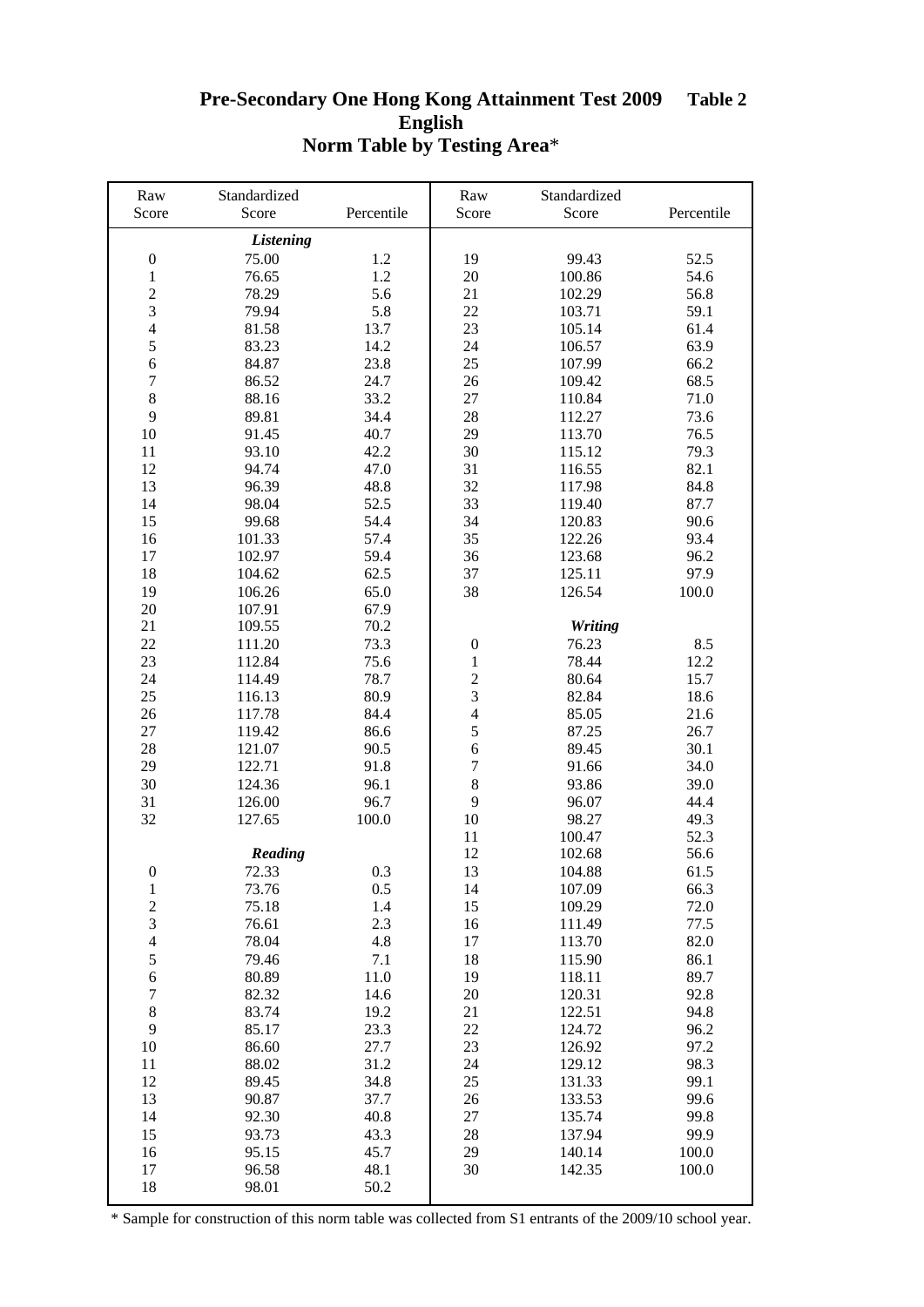## **Pre-Secondary One Hong Kong Attainment Test English Conversion Table of Raw Scores from 2008 to 2009**\*

| Pre-S1 | Pre-S1 | Pre-S1 | Pre-S1 |
|--------|--------|--------|--------|
| 2008   | 2009   | 2008   | 2009   |
| 1.00   | 1.00   | 51.00  | 49.20  |
| 2.00   | 2.00   | 52.00  | 49.65  |
| 3.00   | 3.00   | 53.00  | 51.06  |
| 4.00   | 4.00   | 54.00  | 51.82  |
| 5.00   | 5.00   | 55.00  | 53.00  |
| 6.00   | 5.38   | 56.00  | 56.13  |
| 7.00   | 5.63   | 57.00  | 56.67  |
| 8.00   | 6.00   | 58.00  | 57.53  |
| 9.00   | 7.00   | 59.00  | 58.43  |
| 10.00  | 8.33   | 60.00  | 59.00  |
| 11.00  | 9.18   | 61.00  | 60.63  |
| 12.00  | 10.20  | 62.00  | 61.30  |
| 13.00  | 11.00  | 63.00  | 61.90  |
| 14.00  | 12.19  | 64.00  | 63.40  |
| 15.00  | 13.09  | 65.00  | 64.20  |
| 16.00  | 13.73  | 66.00  | 66.08  |
| 17.00  | 14.63  | 67.00  | 66.54  |
| 18.00  | 15.37  | 68.00  | 67.78  |
| 19.00  | 16.00  | 69.00  | 69.45  |
| 20.00  | 16.62  | 70.00  | 71.43  |
| 21.00  | 18.04  | 71.00  | 72.40  |
| 22.00  | 18.73  | 72.00  | 73.67  |
| 23.00  | 19.61  | 73.00  | 74.20  |
| 24.00  | 21.10  | 74.00  | 74.67  |
| 25.00  | 22.23  | 75.00  | 75.86  |
| 26.00  | 24.26  | 76.00  | 76.50  |
| 27.00  | 25.10  | 77.00  | 78.22  |
| 28.00  | 26.27  | 78.00  | 80.00  |
| 29.00  | 26.80  | 79.00  | 80.78  |
| 30.00  | 28.05  | 80.00  | 82.57  |
| 31.00  | 28.75  | 81.00  | 83.57  |
| 32.00  | 30.00  | 82.00  | 84.63  |
| 33.00  | 31.32  | 83.00  | 85.50  |
| 34.00  | 32.30  | 84.00  | 87.75  |
| 35.00  | 32.70  | 85.00  | 88.67  |
| 36.00  | 34.57  | 86.00  | 89.67  |
| 37.00  | 35.50  | 87.00  | 89.83  |
| 38.00  | 36.30  | 88.00  | 90.00  |
| 39.00  | 37.23  | 89.00  | 90.33  |
| 40.00  | 37.77  | 90.00  | 93.00  |
| 41.00  | 38.57  | 91.00  | 93.70  |
| 42.00  | 40.00  | 92.00  | 94.40  |
| 43.00  | 40.81  | 93.00  | 95.10  |
| 44.00  | 41.91  | 94.00  | 95.80  |
| 45.00  | 42.53  | 95.00  | 96.50  |
| 46.00  | 43.00  | 96.00  | 97.20  |
| 47.00  | 43.83  | 97.00  | 97.90  |
| 48.00  | 44.29  | 98.00  | 98.60  |
| 49.00  | 45.08  | 99.00  | 99.30  |
| 50.00  | 46.25  | 100.00 | 100.00 |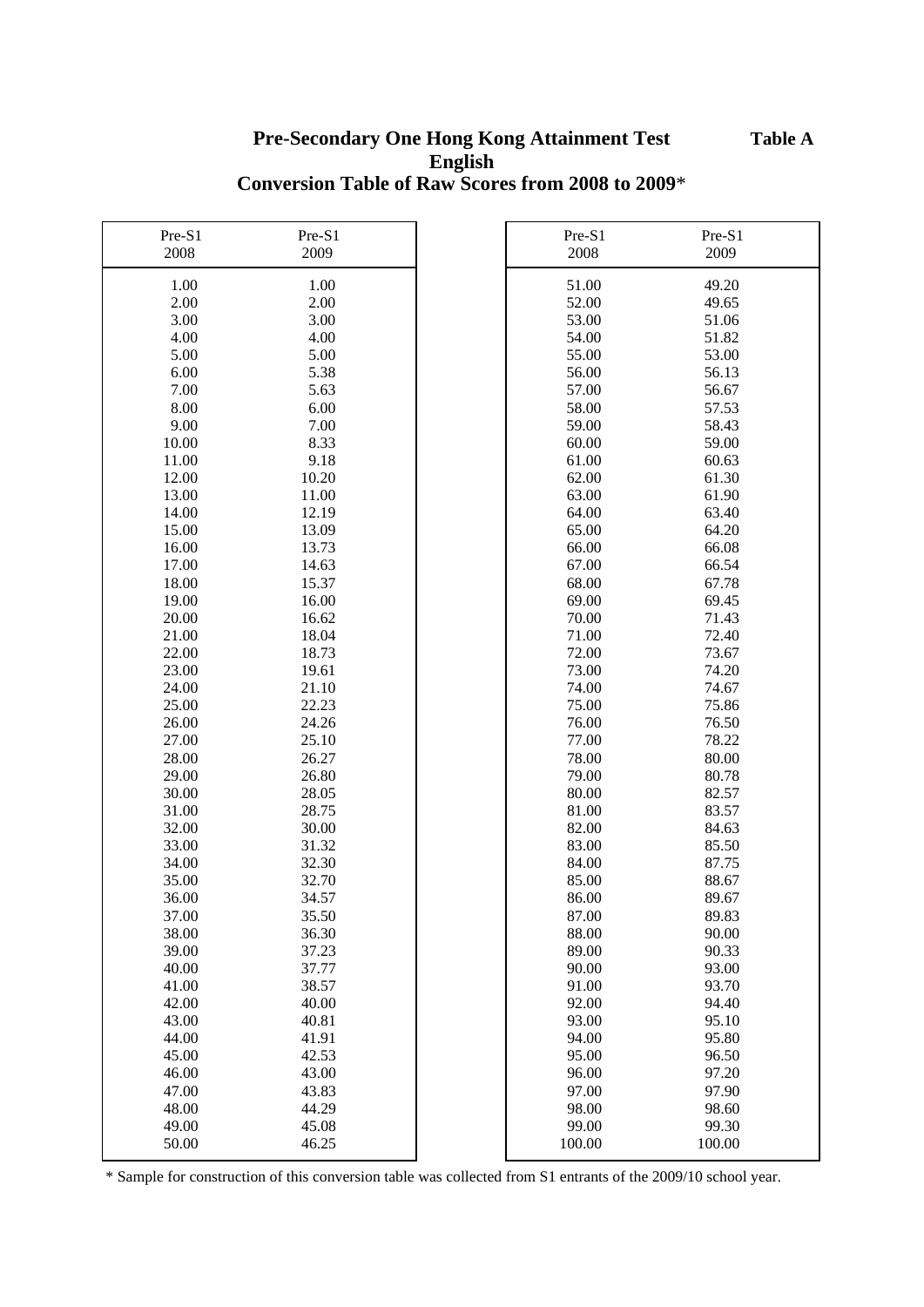## **Pre-Secondary One Hong Kong Attainment Test English Conversion Table of Raw Scores from 2009 to 2008**\*

| Pre-S1 | Pre-S1 | Pre-S1 | Pre-S1 |
|--------|--------|--------|--------|
| 2009   | 2008   | 2009   | 2008   |
| 1.00   | 1.00   | 51.00  | 52.94  |
| 2.00   | 2.00   | 52.00  | 54.25  |
| 3.00   | 3.00   | 53.00  | 55.00  |
| 4.00   | 4.00   | 54.00  | 55.28  |
| 5.00   | 5.00   | 55.00  | 55.39  |
| 6.00   | 8.00   | 56.00  | 55.89  |
| 7.00   | 9.00   | 57.00  | 57.38  |
| 8.00   | 9.69   | 58.00  | 58.54  |
| 9.00   | 10.80  | 59.00  | 60.00  |
| 10.00  | 11.69  | 60.00  | 60.57  |
| 11.00  | 13.00  | 61.00  | 61.67  |
| 12.00  | 13.83  | 62.00  | 63.07  |
| 13.00  | 14.89  | 63.00  | 63.71  |
| 14.00  | 16.33  | 64.00  | 64.86  |
| 15.00  | 17.41  | 65.00  | 65.40  |
| 16.00  | 19.00  | 66.00  | 65.90  |
| 17.00  | 20.37  | 67.00  | 67.30  |
| 18.00  | 20.96  | 68.00  | 68.24  |
| 19.00  | 22.39  | 69.00  | 68.71  |
| 20.00  | 23.35  | 70.00  | 69.29  |
| 21.00  | 23.90  | 71.00  | 69.71  |
| 22.00  | 24.86  | 72.00  | 70.57  |
| 23.00  | 25.50  | 73.00  | 71.47  |
| 24.00  | 25.75  | 74.00  | 72.63  |
| 25.00  | 26.93  | 75.00  | 74.45  |
| 26.00  | 27.69  | 76.00  | 75.13  |
| 27.00  | 29.21  | 77.00  | 76.37  |
| 28.00  | 29.93  | 78.00  | 76.89  |
| 29.00  | 31.38  | 79.00  | 77.50  |
| 30.00  | 32.00  | 80.00  | 78.00  |
| 31.00  | 32.63  | 81.00  | 79.13  |
| 32.00  | 33.81  | 82.00  | 79.75  |
| 33.00  | 35.23  | 83.00  | 80.43  |
| 34.00  | 35.69  | 84.00  | 81.38  |
| 35.00  | 36.33  | 85.00  | 82.75  |
| 36.00  | 37.67  | 86.00  | 83.17  |
| 37.00  | 38.70  | 87.00  | 83.50  |
| 38.00  | 40.43  | 88.00  | 84.20  |
| 39.00  | 41.23  | 89.00  | 85.33  |
| 40.00  | 42.00  | 90.00  | 88.00  |
| 41.00  | 43.23  | 91.00  | 89.67  |
| 42.00  | 44.09  | 92.00  | 89.83  |
| 43.00  | 46.00  | 93.00  | 90.00  |
| 44.00  | 47.50  | 94.00  | 91.43  |
| 45.00  | 48.83  | 95.00  | 92.86  |
| 46.00  | 49.92  | 96.00  | 94.29  |
| 47.00  | 50.18  | 97.00  | 95.71  |
| 48.00  | 50.59  | 98.00  | 97.14  |
| 49.00  | 50.76  | 99.00  | 98.57  |
| 50.00  | 52.41  | 100.00 | 100.00 |
|        |        |        |        |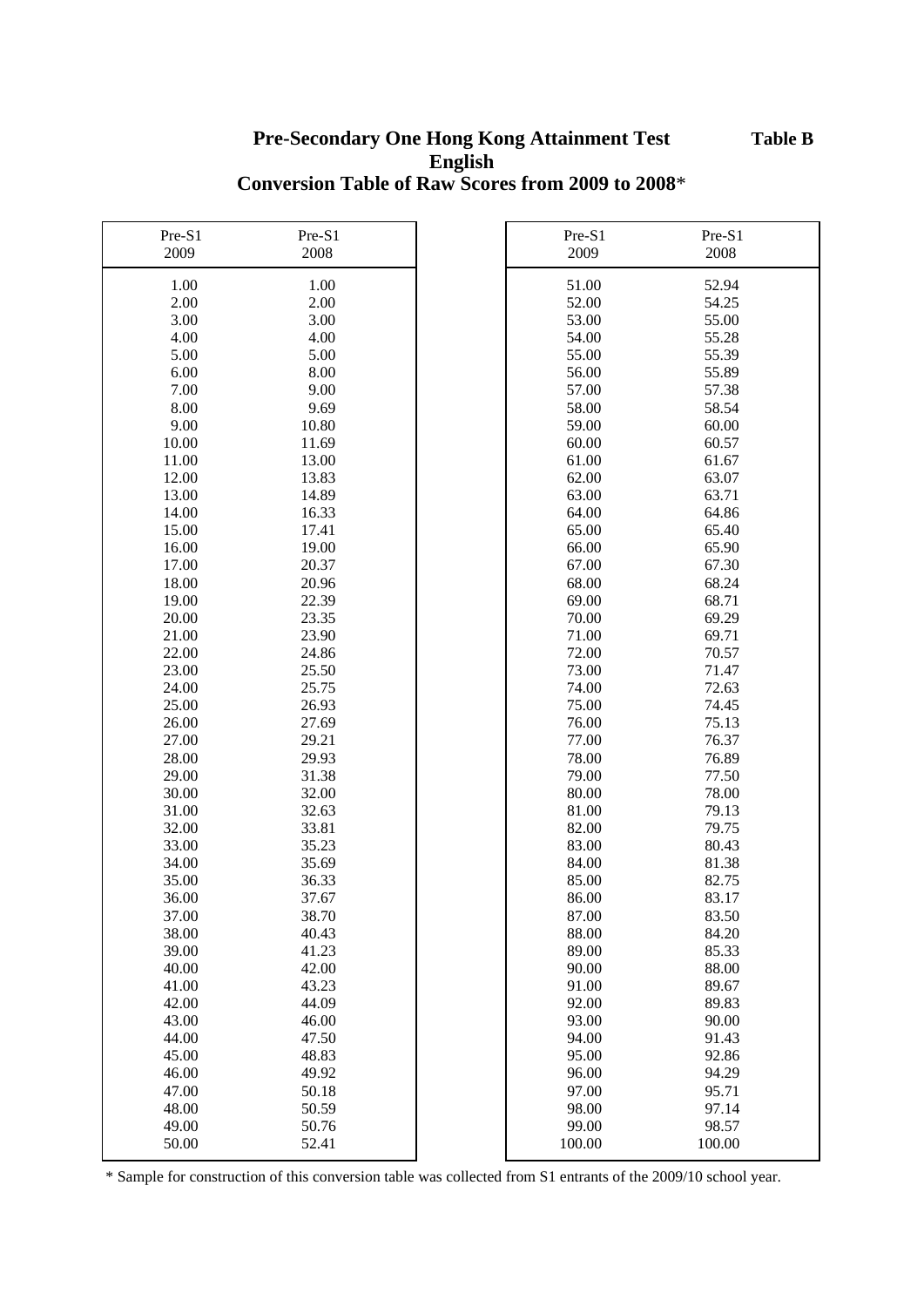## **Pre-Secondary One Hong Kong Attainment Test 2009** 數學科 **Mathematics** 常模表\* **Norm Table**\* 年中一入學前香港學科測驗

| 原始分              | 標準分                       | 百分位數       | 原始分       | 標準分                       | 百分位數       |
|------------------|---------------------------|------------|-----------|---------------------------|------------|
| Raw Score        | <b>Standardized Score</b> | Percentile | Raw Score | <b>Standardized Score</b> | Percentile |
|                  |                           |            |           |                           |            |
| $\boldsymbol{0}$ | 65.36                     | 0.2        | 51        | 99.52                     | 50.3       |
| $\mathbf{1}$     | 66.03                     | 0.2        | 52        | 100.19                    | 51.7       |
| $\overline{c}$   | 66.70                     | 0.3        | 53        | 100.86                    | 53.0       |
| 3                | 67.37                     | 0.3        | 54        | 101.53                    | 54.4       |
| $\overline{4}$   | 68.04                     | 0.3        | 55        | 102.20                    | 55.7       |
| 5                | 68.71                     | 0.3        | 56        | 102.87                    | 57.1       |
| 6                | 69.38                     | 0.4        | 57        | 103.54                    | 58.4       |
| $\overline{7}$   | 70.05                     | 0.5        | 58        | 104.21                    | 59.7       |
| 8                | 70.72                     | 0.7        | 59        | 104.88                    | 61.0       |
| 9                | 71.39                     | 0.9        | 60        | 105.55                    | 62.3       |
| 10               | 72.06                     | 1.2        | 61        | 106.22                    | 63.6       |
| 11               | 72.73                     | 1.5        | 62        | 106.89                    | 64.9       |
| 12               | 73.40                     | $2.0\,$    | 63        | 107.56                    | 66.3       |
| 13               | 74.06                     | 2.5        | 64        | 108.23                    | 67.7       |
| 14               | 74.73                     | 3.0        | 65        | 108.90                    | 69.0       |
| 15               | 75.40                     | 3.6        | 66        | 109.57                    | 70.4       |
| 16               | 76.07                     | 4.4        | 67        | 110.24                    | 71.7       |
| 17               | 76.74                     | 5.3        | 68        | 110.91                    | 72.9       |
| 18               | 77.41                     | 6.3        | 69        | 111.58                    | 74.1       |
| 19               | 78.08                     | 7.3        | $70\,$    | 112.25                    | 75.3       |
| $20\,$           | 78.75                     | 8.3        | $71\,$    | 112.92                    | 76.7       |
| 21               | 79.42                     | 9.5        | 72        | 113.59                    | 78.0       |
| 22               | 80.09                     | 10.6       | 73        | 114.26                    | 79.5       |
| 23               | 80.76                     | 11.8       | 74        | 114.93                    | 80.8       |
| 24               | 81.43                     | 13.2       | 75        | 115.60                    | 82.0       |
| 25               | 82.10                     | 14.5       | 76        | 116.27                    | 83.3       |
| 26               | 82.77                     | 15.7       | $77 \,$   | 116.94                    | 84.5       |
| 27               | 83.44                     | 17.1       | 78        | 117.61                    | 85.6       |
| 28               | 84.11                     | 18.5       | 79        | 118.28                    | 86.9       |
| 29               | 84.78                     | 19.9       | 80        | 118.95                    | 87.9       |
| 30               | 85.45                     | 21.4       | 81        | 119.61                    | 89.0       |
| 31               | 86.12                     | 22.6       | 82        | 120.28                    | 90.1       |
| 32               | 86.79                     | 24.1       | 83        | 120.95                    | 91.1       |
| 33               | 87.46                     | 25.6       | 84        | 121.62                    | 92.0       |
| 34               | 88.13                     | 27.0       | 85        | 122.29                    | 92.9       |
| 35               | 88.80                     | 28.3       | 86        | 122.96                    | 93.9       |
| 36               | 89.47                     | 29.7       | 87        | 123.63                    | 94.8       |
| 37               | 90.14                     | 31.1       | 88        | 124.30                    | 95.5       |
| 38               | 90.81                     | 32.4       | 89        | 124.97                    | 96.2       |
| 39               | 91.48                     | 33.8       | 90        | 125.64                    | 96.9       |
| 40               | 92.15                     | 35.1       | 91        | 126.31                    | 97.6       |
| 41               | 92.82                     | 36.5       | 92        | 126.98                    | 98.1       |
| 42               | 93.49                     | 37.8       | 93        | 127.65                    | 98.6       |
| 43               | 94.16                     | 39.2       | 94        | 128.32                    | 99.0       |
| 44               | 94.83                     | 40.6       | 95        | 128.99                    | 99.3       |
| 45               | 95.50                     | 42.1       | 96        | 129.66                    | 99.6       |
| 46               | 96.17                     | 43.5       | 97        | 130.33                    | 99.8       |
| 47               | 96.84                     | 44.9       | 98        | 131.00                    | 99.9       |
| 48               | 97.51                     | 46.3       | 99        | 131.67                    | 100.0      |
| 49               | 98.18                     | 47.7       | 100       | 132.34                    | 100.0      |
| 50               | 98.85                     | 49.0       |           |                           |            |
|                  |                           |            |           |                           |            |

\* 常模表根據二零零九/一零學年入讀中一的學生樣本編製。

\* Sample for construction of this norm table was collected from S1 entrants of the 2009/10 school year.

平均數 51.72

Mean 標準差 22.39

S.D.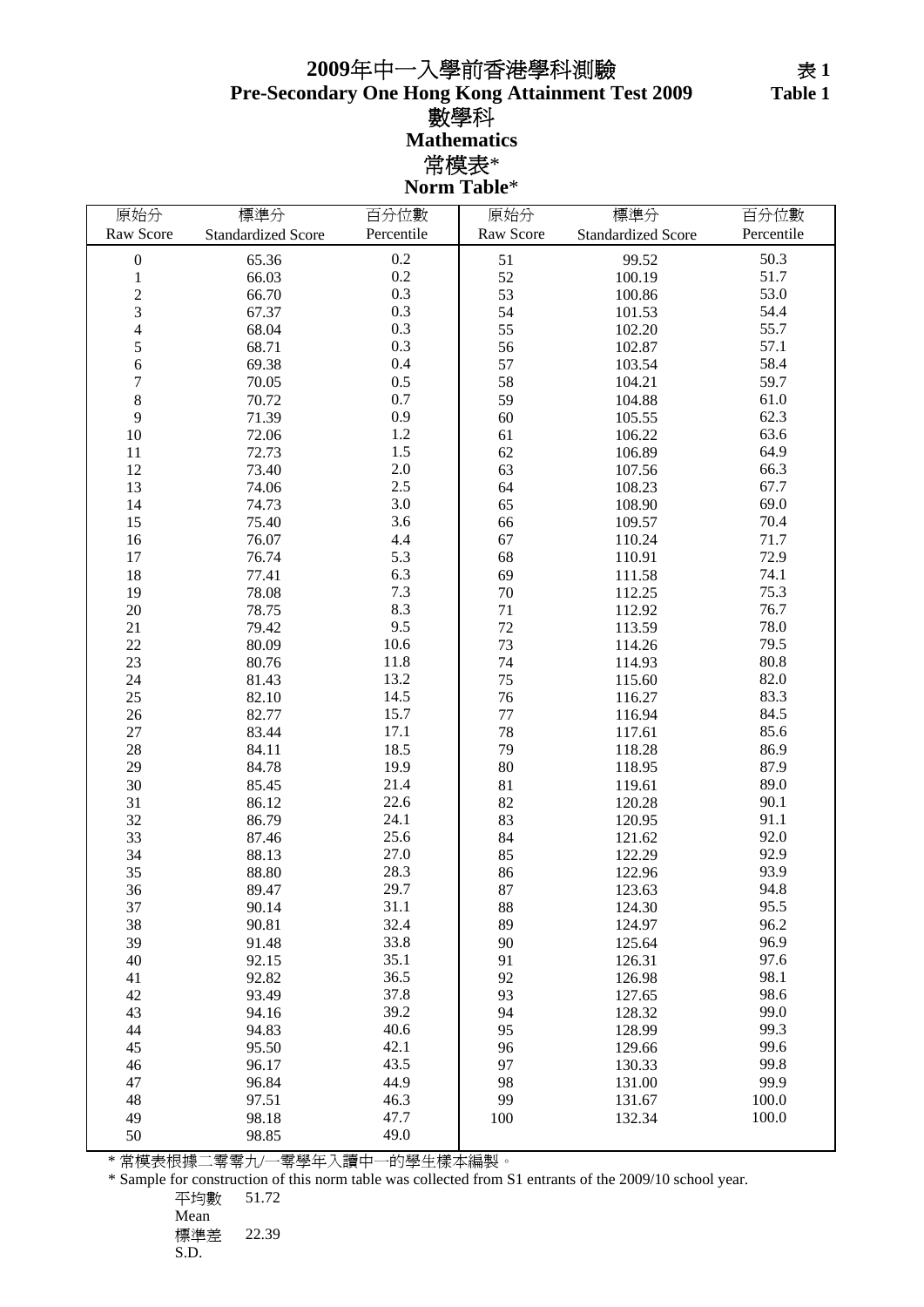## **Pre-Secondary One Hong Kong Attainment Test 2009** 按學習範疇劃分的常模表\* **Mathematics 2009**年中一入學前香港學科測驗 數學科

**Norm Table by Learning Dimension**\*

| 學習範疇               | 原始分              | 標準分          | 百分位數       | 學習範疇               | 原始分                     | 標準分          | 百分位數       |
|--------------------|------------------|--------------|------------|--------------------|-------------------------|--------------|------------|
| Learning Dimension | Raw              | Standardized | Percentile | Learning Dimension | Raw                     | Standardized | Percentile |
|                    | Score            | Score        |            |                    | Score                   | Score        |            |
| 數                  | $\boldsymbol{0}$ | 65.86        | 0.4        | 圖形與空間              | $\boldsymbol{7}$        | 96.32        | 45.9       |
| Number             | $\mathbf{1}$     | 67.24        | 0.4        | (續)                | $\,8$                   | 100.37       | 53.3       |
|                    | $\overline{2}$   | 68.62        | 0.9        | Shape and Space    | 9                       | 104.42       | 65.0       |
|                    | 3                | 70.00        | 1.0        | (cont'd)           | 10                      | 108.47       | 71.3       |
|                    | 4                | 71.38        | 2.3        |                    | 11                      | 112.53       | $80.4\,$   |
|                    | 5                | 72.76        | 2.5        |                    | 12                      |              | 88.5       |
|                    |                  |              |            |                    |                         | 116.58       |            |
|                    | 6                | 74.14        | 4.5        |                    | 13                      | 120.63       | 91.6       |
|                    | 7                | 75.51        | 5.1        |                    | 14                      | 124.68       | 100.0      |
|                    | 8                | 76.89        | 7.7        |                    |                         |              |            |
|                    | 9                | 78.27        | 8.7        | 度量                 | $\boldsymbol{0}$        | 73.29        | 2.4        |
|                    | 10               | 79.65        | 11.8       | Measures           | $\,1$                   | 75.91        | 2.9        |
|                    | $11\,$           | 81.03        | 12.9       |                    | $\overline{\mathbf{c}}$ | 78.53        | 9.2        |
|                    | 12               | 82.41        | 16.4       |                    | 3                       | 81.15        | $10.7\,$   |
|                    | 13               | 83.79        | 17.7       |                    | $\overline{\mathbf{4}}$ | 83.76        | 20.4       |
|                    | 14               | 85.17        | 21.4       |                    | 5                       | 86.38        | 23.1       |
|                    | 15               | 86.55        | 22.7       |                    | $\sqrt{6}$              | 89.00        | 33.1       |
|                    | 16               | 87.93        | 26.6       |                    | $\sqrt{ }$              | 91.62        | 36.7       |
|                    | 17               | 89.30        | 27.8       |                    | $\,8$                   | 94.23        | 45.1       |
|                    | 18               | 90.68        | 31.9       |                    | $\boldsymbol{9}$        | 96.85        | 48.7       |
|                    | 19               | 92.06        | 33.4       |                    | 10                      | 99.47        | 55.6       |
|                    | $20\,$           | 93.44        | 37.7       |                    | $11\,$                  | 102.09       | 59.1       |
|                    | $21\,$           | 94.82        | 39.1       |                    | 12                      | 104.70       | 65.2       |
|                    | 22               | 96.20        | 43.6       |                    | 13                      | 107.32       | 68.6       |
|                    | 23               | 97.58        | 45.1       |                    | 14                      | 109.94       | 74.6       |
|                    | 24               | 98.96        | 49.6       |                    | 15                      | 112.56       | 77.3       |
|                    | 25               | 100.34       | 51.0       |                    | 16                      | 115.17       | 83.5       |
|                    | 26               | 101.72       | 55.7       |                    | $17\,$                  | 117.79       | 85.4       |
|                    | $27\,$           | 103.10       | 56.9       |                    | $18\,$                  | 120.41       | 91.2       |
|                    |                  |              |            |                    |                         |              |            |
|                    | 28               | 104.47       | 61.5       |                    | 19                      | 123.03       | 92.1       |
|                    | 29               | 105.85       | 62.9       |                    | $20\,$                  | 125.64       | 97.4       |
|                    | 30               | 107.23       | 67.4       |                    | $21\,$                  | 128.26       | 97.5       |
|                    | 31               | 108.61       | 68.8       |                    | $22\,$                  | 130.88       | 100.0      |
|                    | 32               | 109.99       | 73.1       |                    |                         |              |            |
|                    | 33               | 111.37       | 74.4       | 數據處理               | $\boldsymbol{0}$        | 68.76        | 1.9        |
|                    | 34               | 112.75       | 78.6       | Data Handling      | $\,1$                   | 74.45        | 6.5        |
|                    | 35               | 114.13       | 79.7       |                    | $\sqrt{2}$              | 80.13        | 15.7       |
|                    | 36               | 115.51       | 83.8       |                    | 3                       | 85.82        | 25.8       |
|                    | 37               | 116.89       | 84.7       |                    | $\overline{4}$          | 91.50        | 37.5       |
|                    | 38               | 118.27       | 88.6       |                    | $\sqrt{5}$              | 97.19        | $50.2\,$   |
|                    | 39               | 119.64       | 89.5       |                    | $\sqrt{6}$              | 102.87       | 60.9       |
|                    | 40               | 121.02       | 92.9       |                    | $\boldsymbol{7}$        | 108.56       | 74.5       |
|                    | 41               | 122.40       | 93.6       |                    | $\,$ 8 $\,$             | 114.24       | 83.2       |
|                    | 42               | 123.78       | 96.1       |                    | 9                       | 119.93       | 94.9       |
|                    | 43               | 125.16       | 96.6       |                    | $10\,$                  | 125.61       | 99.3       |
|                    | 44               | 126.54       | 98.7       |                    | $11\,$                  | 131.30       | $100.0\,$  |
|                    | 45               | 127.92       | 98.8       |                    |                         |              |            |
|                    | 46               | 129.30       | 100.0      | 代數                 | $\boldsymbol{0}$        | 81.63        | 29.9       |
|                    |                  |              |            | Algebra            | $\,1\,$                 | 87.10        | 31.7       |
| 圖形與空間              | $\boldsymbol{0}$ | 67.95        | $2.5\,$    |                    | $\sqrt{2}$              | 92.58        | 44.7       |
| Shape and Space    | $\mathbf{1}$     | 72.00        | 3.7        |                    | 3                       | 98.05        | 51.6       |
|                    | $\sqrt{2}$       | 76.05        | 9.4        |                    | $\overline{\mathbf{4}}$ | 103.53       | 55.1       |
|                    | 3                | 80.10        | 12.8       |                    | $\sqrt{5}$              | 109.00       | 75.5       |
|                    | 4                | 84.16        | 20.9       |                    | $\sqrt{6}$              | 114.48       | 76.0       |
|                    | 5                | 88.21        | 27.6       |                    | $\tau$                  | 119.96       | $100.0\,$  |
|                    |                  |              |            |                    |                         |              |            |
|                    | 6                | 92.26        | 36.2       |                    |                         |              |            |

\* 常模表根據二零零九/一零學年入讀中一的學生樣本編製。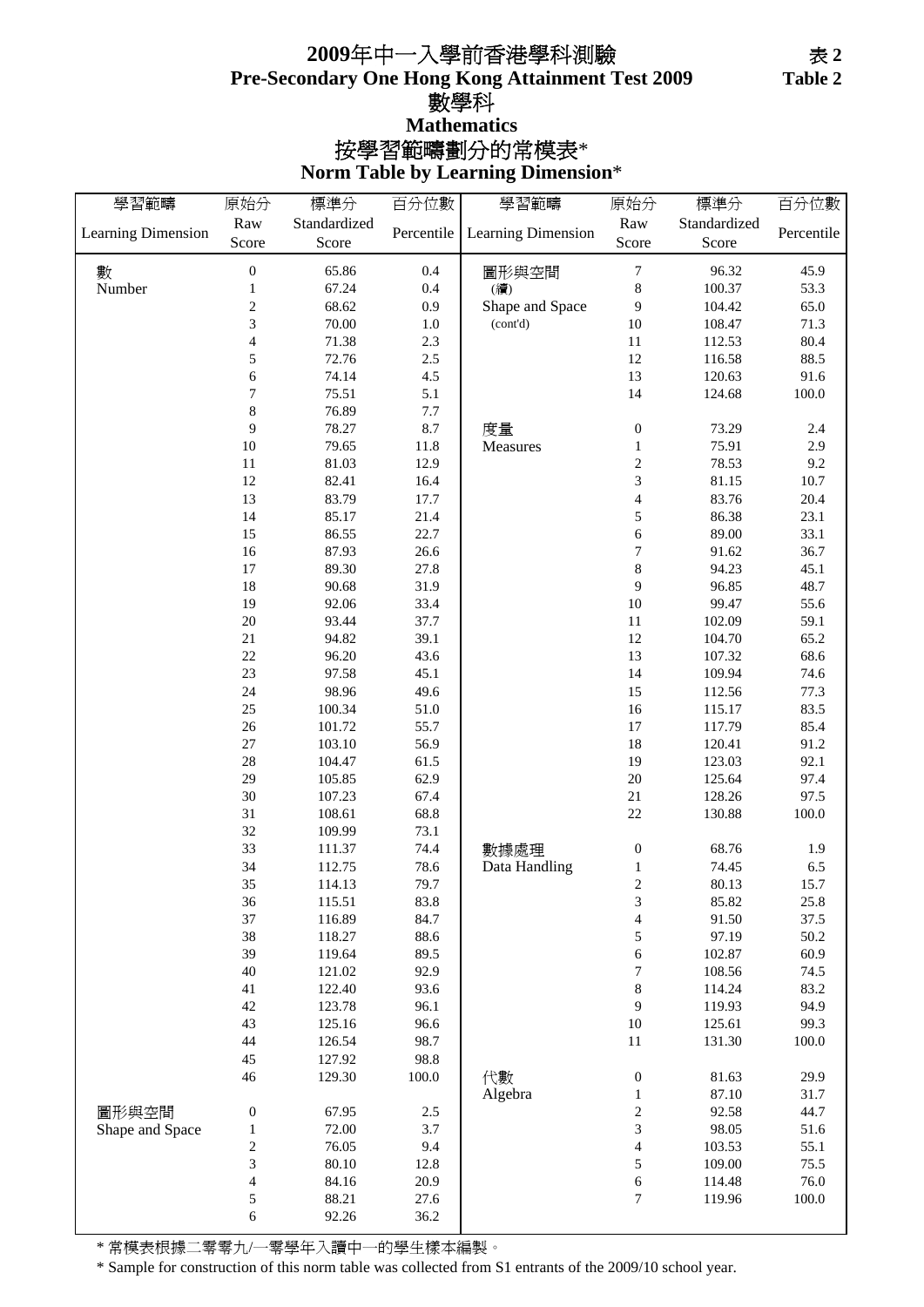## **2008**年轉換至**2009**年的原始分換算表\* **Pre-Secondary One Hong Kong Attainment Test** 中一入學前香港學科測驗 數學科 **Mathematics**

**Conversion Table of Raw Scores from 2008 to 2009**\*

| 2008   | 2009   | 2008   | 2009   |
|--------|--------|--------|--------|
| 中一入學前  | 中一入學前  | 中一入學前  | 中一入學前  |
| Pre-S1 | Pre-S1 | Pre-S1 | Pre-S1 |
| 1.00   | 2.25   | 51.00  | 48.39  |
| 2.00   | 3.54   | 52.00  | 49.00  |
| 3.00   | 4.36   | 53.00  | 49.65  |
| 4.00   | 5.18   | 54.00  | 50.38  |
| 5.00   | 6.00   | 55.00  | 52.17  |
| 6.00   | 6.25   | 56.00  | 53.00  |
| 7.00   | 6.50   | 57.00  | 54.00  |
| 8.00   | 6.75   | 58.00  | 55.00  |
| 9.00   | 7.00   | 59.00  | 56.25  |
|        |        |        |        |
| 10.00  | 8.00   | 60.00  | 56.75  |
| 11.00  | 9.00   | 61.00  | 57.82  |
| 12.00  | 11.43  | 62.00  | 58.69  |
| 13.00  | 12.83  | 63.00  | 59.92  |
| 14.00  | 14.00  | 64.00  | 60.64  |
| 15.00  | 14.57  | 65.00  | 62.29  |
| 16.00  | 15.50  | 66.00  | 62.79  |
| 17.00  | 15.86  | 67.00  | 63.57  |
| 18.00  | 16.50  | 68.00  | 64.35  |
| 19.00  | 17.33  | 69.00  | 64.58  |
| 20.00  | 18.73  | 70.00  | 65.44  |
| 21.00  | 19.53  | 71.00  | 66.64  |
| 22.00  | 20.10  | 72.00  | 67.50  |
| 23.00  | 21.00  | 73.00  | 68.25  |
| 24.00  | 22.22  | 74.00  | 70.25  |
| 25.00  | 22.56  | 75.00  | 72.11  |
| 26.00  | 22.67  | 76.00  | 73.44  |
| 27.00  | 24.05  | 77.00  | 74.76  |
| 28.00  | 24.79  | 78.00  | 75.00  |
| 29.00  | 25.25  | 79.00  | 76.50  |
| 30.00  | 26.00  | 80.00  | 77.80  |
| 31.00  | 27.63  | 81.00  | 78.50  |
| 32.00  | 29.05  | 82.00  | 79.75  |
| 33.00  | 29.84  | 83.00  | 80.36  |
| 34.00  | 31.13  | 84.00  | 81.56  |
| 35.00  | 31.94  | 85.00  | 82.57  |
| 36.00  | 32.71  | 86.00  | 83.86  |
| 37.00  | 33.43  | 87.00  | 84.83  |
| 38.00  | 35.29  | 88.00  | 86.88  |
| 39.00  | 37.00  | 89.00  | 87.38  |
| 40.00  | 38.00  | 90.00  | 87.92  |
| 41.00  | 39.50  | 91.00  | 88.38  |
| 42.00  | 40.93  | 92.00  | 91.13  |
| 43.00  | 42.50  | 93.00  | 91.25  |
| 44.00  | 42.94  | 94.00  | 92.25  |
| 45.00  | 43.64  | 95.00  | 93.33  |
| 46.00  | 44.06  | 96.00  | 97.00  |
| 47.00  | 45.60  | 97.00  | 97.50  |
| 48.00  | 46.31  | 98.00  | 98.00  |
| 49.00  | 47.20  | 99.00  | 99.00  |
| 50.00  | 47.75  | 100.00 | 100.00 |

\* 換算表根據二零零九/一零學年入讀中一的學生樣本編製。